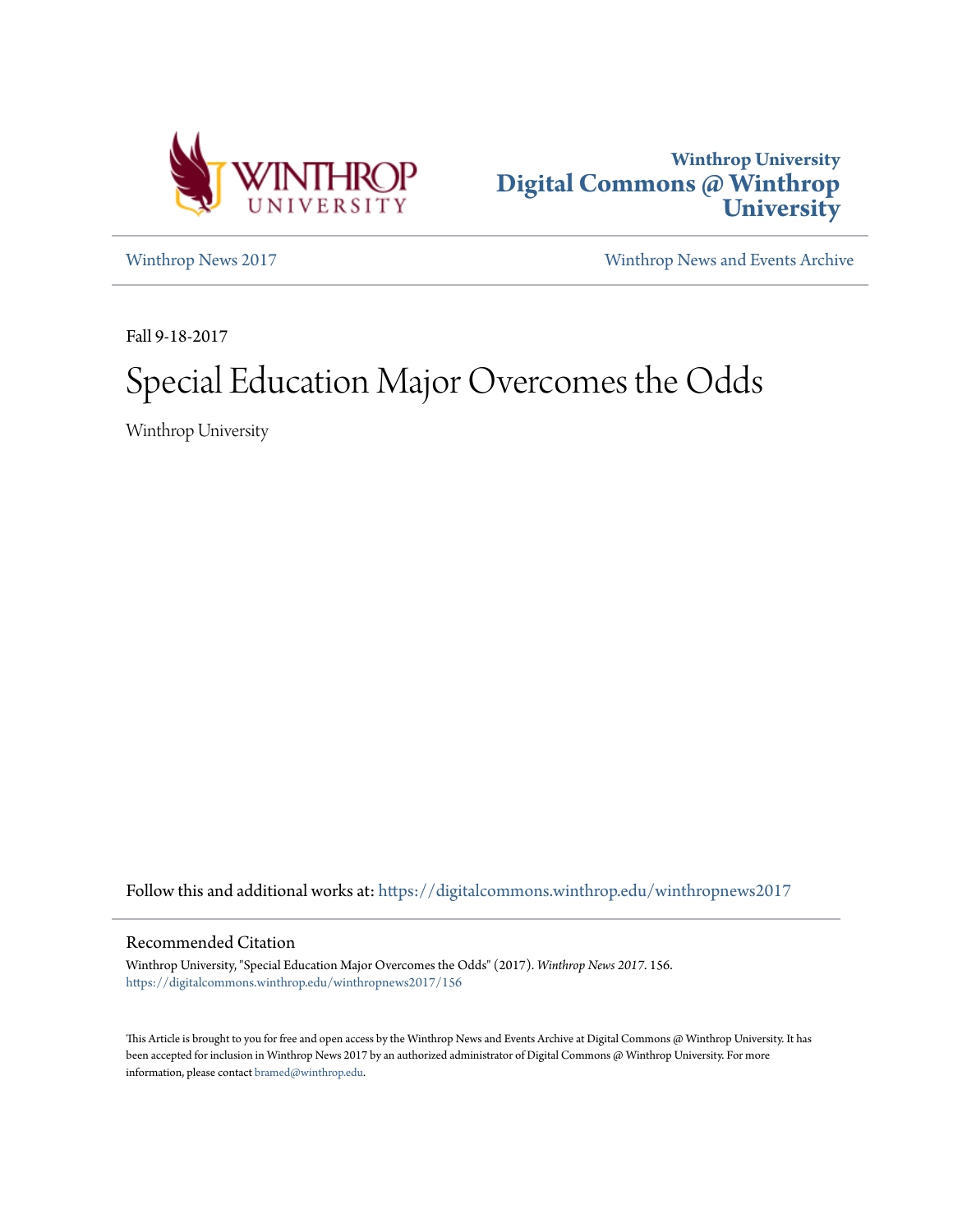

**INTHROP** UNIVERSITY



**Odds**

Photo courtesy of Blonde Moments Photography

ROCK HILL, SOUTH CAROLINA — **Grace Pannell** remembers the day the doctors said she would never hold a job or attend college, how they told her parents to make arrangements for her to live at home for the rest of her life.

said she would never live a normal life.

But Pannell, now a senior special education major at Winthrop University, never lost her faith.

"The doctors said that the brain was not healing, and at this point, the greatest amounts of healing should have already happened," she recalled.

A year earlier, Pannell jumped for a rebound while playing basketball. Her feet were swept from under her, and the back of her head hit the floor, not once, but twice. Through intense pain, Pannell got to her feet, but the world appeared blurry and uneven, and she fell several more times. Unbeknownst to her, she had already entered the game with a concussion. The damage was done.

The rest of the year was a blur of CT scans, doctors' visits, MRIs/MRAs, and monitoring. She slept on a mattress on the living room floor, always watched by a parent or her little sister. She had forgotten how to read, could barely communicate, and suffered a constant searing headache. Her parents converted

the basement into an apartment for her, thinking she would live with them permanently. Then, doctors found the true cause of her pain: a misdiagnosed brain bleed, **resulting in a traumatic brain injury (TBI)**.

"I remember hearing this and considering what it meant for my life," she said. "I remember thinking that if this is what God had for me, then I would be content. But if in any way at all He had another plan, I was trusting He would make His plan happen for my life. I found peace, hope and comfort in knowing that He was able to do anything He desired and that He had not and would not ever lose control."

Through the long road to recovery, Pannell always turned to her faith and found comfort in thinking about God's plan for her life.

Eighteen months after her injury, she woke up and just felt "different."